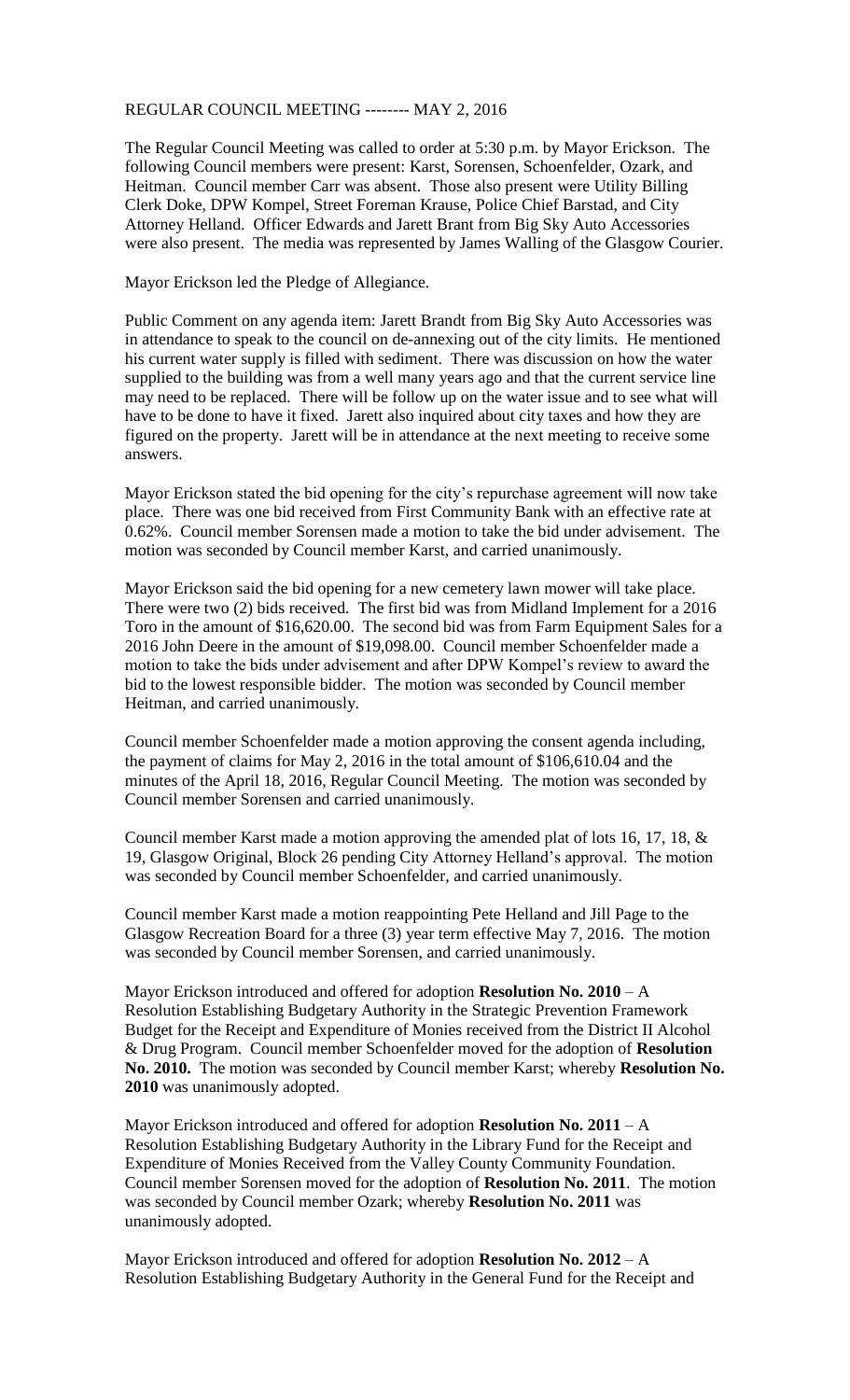Expenditure of Monies Received from the Montana Sheriffs & Peace Officers Association. Council member Sorensen moved for the adoption of **Resolution No. 2012**. The motion was seconded by Council member Heitman; whereby **Resolution No. 2012** was unanimously adopted.

Mayor Erickson introduced and offered for adoption **Resolution No. 2013** – A Resolution Approving the Final Preliminary Engineering Report and the Glasgow Water System Dry Prairie Alternative Evaluation. Council member Schoenfelder moved for the adoption of **Resolution No. 2013**. The motion was seconded by Council member Sorensen; whereby **Resolution No. 2013** was unanimously adopted.

## Old Business:

-Levee Safety Committee Report – The SWIF Plan has been submitted for the  $7<sup>th</sup>$ time. Currently, there is no funding available through the Department of Commerce. Rick Seiler did a presentation from FEMA on Musselshell County and Jed Kirkland is working on the Risk Analysis. Alicia included the information in Dropbox and on the city's website.

- Update on GNDC noncompetitive grant – No Updated Report

-Renovations on the T-33 Airplane – Mayor Erickson stated that contact has been initiated again.

-Valley Court Apartments Acquisition Update – The paperwork has been submitted to USDA Rural Development and are waiting on a response.

-Discussion on Employee Longevity Pay – This is still being worked on.

Committee Reports: A personnel committee meeting has been set for May 19, 2016 to review the updates for the city's personnel policy manual. Chief Barstad talked about the COPS Grant RFP; it will be available soon and when it is a grant committee meeting will be held to review the requirements. There was no report on Cemetery or Water. City Attorney Helland said the cat/dog ordinance is just about ready in draft form to be reviewed.

Mayor Erickson stated that the Two Rivers Meeting is tomorrow. Council member Schoenfelder and she will be attending Elected Officials Training in Billings later this week, Adam and JR will be attending gravel training in Billings, and she will be meeting with the Commissioners next Wednesday.

## Department Head Reports:

City Attorney Helland stated there are some changes he would like made in the contract between the City and Interstate Engineering. He also recommended the city does not include their name on the Magrueder Property. Mayor Erickson mentioned Great Northern Development may have funding available to conduct the vapor testing if the city so chooses to do so. DPW Kompel said the inspector from DEQ is no longer employed with that department.

Street Foreman Krause mentioned his department is street sweeping and durapatching when the weather permits. Alicia will include the street sweeping schedule on the city's website. JR is working on hanging the flower pots downtown, Adam is working on blading the alleys and Johnny is mowing the levee and removing some trees. Painting of the curbs downtown should hopefully be able to be done next week.

Police Chief Barstad mentioned parking issues have been addressed and he talked about his training and the advisory board he will be on.

DPW Kompel told the council that David George went to Bozeman to accept an award on behalf of the city for our Wastewater Treatment Facility. Bob also attended FEMA training and they discussed the new procurement process and reporting requirements.

Council member Sorensen explained that City Clerk Amundson gave a power point presentation to the Library Board on their budget and how the process works. The board is working on renovations in the Library and Megan has helped the progress along.